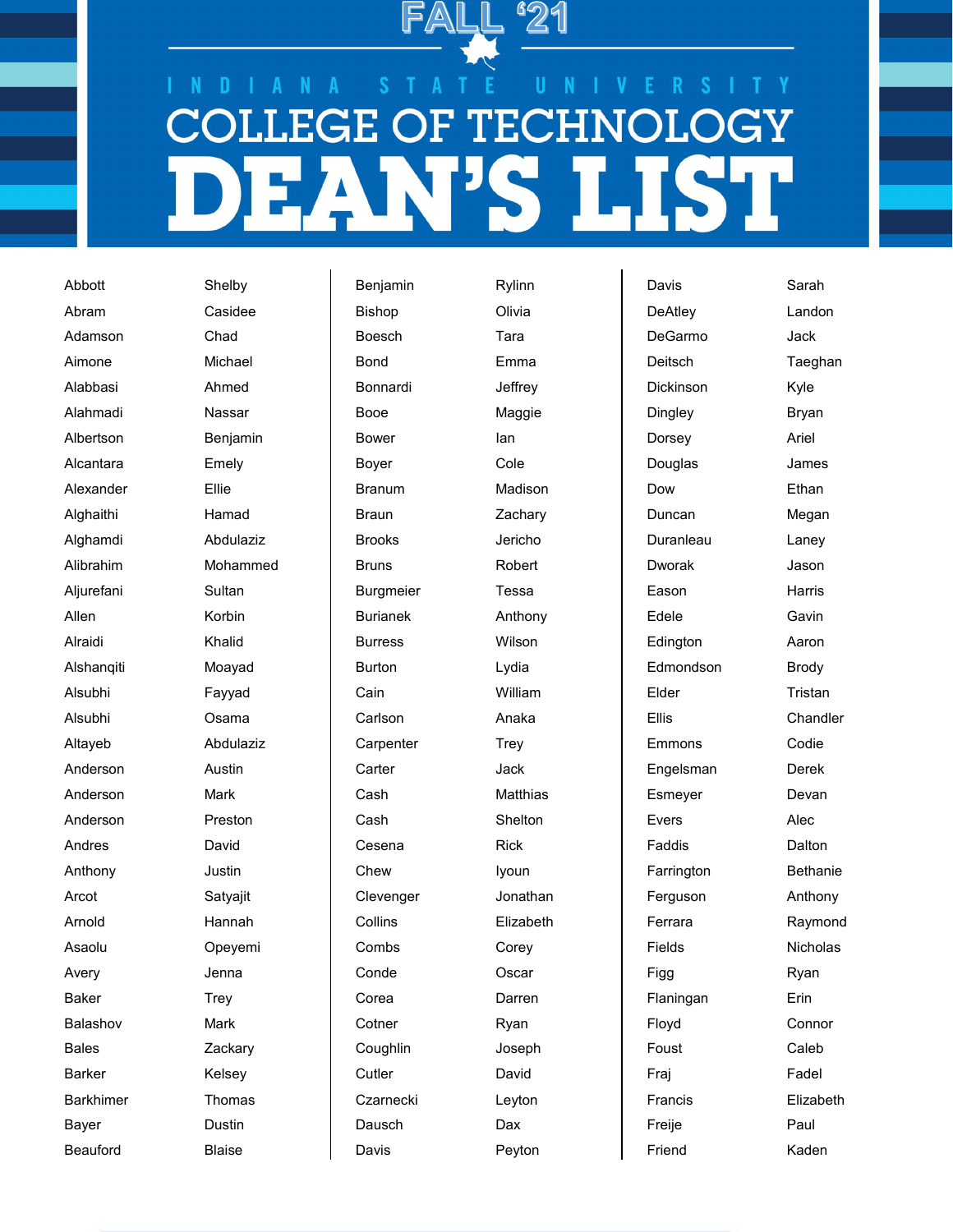## D **TECHN** ЭE F G

Fritsch Paul Fuentes Martinez Lindsay Gaile **Brittany** Gamble John Garduno Serrano Karina Gerig Makynzie Godare Gene Goekler Robert Goodwin Abigail Graber **Breanna** Graham Eric Green Gage Grider Sierra Gross Ethan Gross Sarah Hafermann Keirstin Hagedorn Madison Hall Connor Hamm Wesley Hardiek Lee Harney Mason Harrington Blayne Harrison Jimmy Harrison Tyler Hassfurther Christopher Haynes Schuyler Hazelman Macey Healy **Barbara** Healy Michael Hedrick Conner Heller William Hensley Cole Hessong Kenneth Hickman Garrett

Hill Jacob

Hinterlong Carson Hodge **Anthony** Holman Michael Holzhausen Jade Homan Nicholas Hood Liam Hoskins Matthew Huisinga Dale Humphrey Joshua Hunter Braiden Hurford Spencer Hutchinson Drew Inman Emily Intravaia Dominick Jackson Jacob Jackson Jalyn Jackson Lucencee Jennings Nathaniel Jochem Molly Johns Morgan Johnson Brandon Johnson Josh Johnson Sawyer Jones Elizabeth Jones Hayle Jones Neil Jones Ryan Kanyuh Ashley Keaton Alexander Keimig Jack Keith Aslyn Keith Lindsey Kelley Carlee Kenzer Sarah Kerns Dru

Khawaji Ahmad Kiger Nathan Kile Bradley Kitchin Chris Kline Braden Ko Mikayla Kordzinski Joshua Kowalski Benjamin Kremer Sydney Lagunes Alex Lambert Dennis Lawrence Cara LeClair **Anna** Lennert Noah Leto Ryan Lindeman Jake Linnert Gerald Lucas Charles Lustig James Lydick Dillon Maas Daniel Maldonado Joseph Mallory James Mann Aidan Marsh Samantha Marshall Elaine Martin Catherine Martin Kaelyn Martinez Noberto Martins Da Cunha Dayane Meeks Kailyn Megenhardt Kelsie Mehringer Nicole Melendez Alfredo Metallic Luke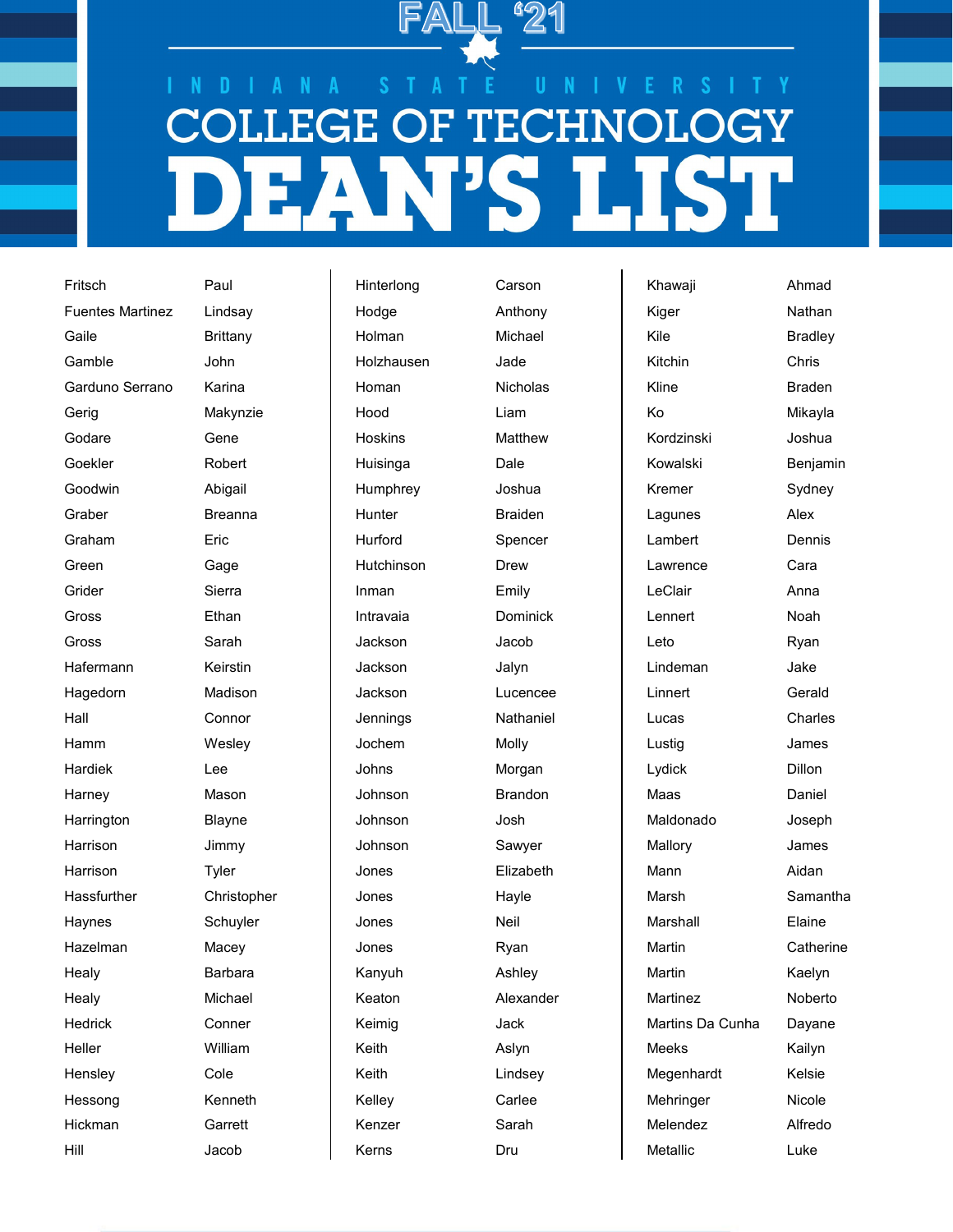

## D **TECHN** ĜË F G

Miller Drake Miller **Patrick** Miller Robert Milligan Taylor Miranda Samuel Morris Cody Morris Jackson Morrow Chelsea Morsch Carl Mott Jace Mullen Devin Murphy Bailen Neal Dylan Needham Caleb Nemeth Logan Nesius Max Neubeck Travis Newell John Newhall Josie Newkirk Cody Nichols Kyler Nogoda Alec Novack Chanel Novak Paul O'Grady James O'Sullivan Chloe Oakley Garrett Olinger Carlynn Osborne Brady

Millard Nathan Misko Madison Mueller Jonathan Neilan Harrison Ortega Samantha Otto Wesley

Oye Carter Pachmayr John Painter **Nathan** Panagouleas Caleb Parker Magdeline Parr Cameron Patterson James Patterson Molly Phillips Daniel Pickering Harlan Pierce **Brandon** Pine **Anthony** Pommier **Justis** Porter **Jacob** Powell Luke Powers Nicholas Price Jennifer Pruitt **Joshua** Ramey Marlee Ranola Dominic Ranola Jacob Raudabaugh Abbie Ream Kristen Rector Kayleigh Reed Evelyn Reedy **Taylen** Rees Lance Reinpold Tyler Renn Jonathan Richards Anthony Riley Elijah Roberts Katelyn Roberts Parker Roberts Sarah Robertson Ryan

Robinson Alyssa Rowland Libby Rueffer **Eric** Russell Lauren Ryan Jacob Ryan Katie Salamoni **Blane** Schertz Robert Schilawski Jaima Schindler Devin Schmidt Dean Seymour Ryan Shank Robert Shaw Jacob Sheelar Leah Shepard Jacob Shipley Jacob Simpson James Simpson Nash Small Jacob Smith Colin Smith Jared Smithson Harley Sneed Jacob

Rodriguez **Brandon** Roles **Zachary** Samkari Mohammad Schuler Thomas Schwartz Kathryn Seburn Heather Sembawah Abdullah Shepard Benjamin Shirk Nicholas Smith Bridgette Smith Nicholas